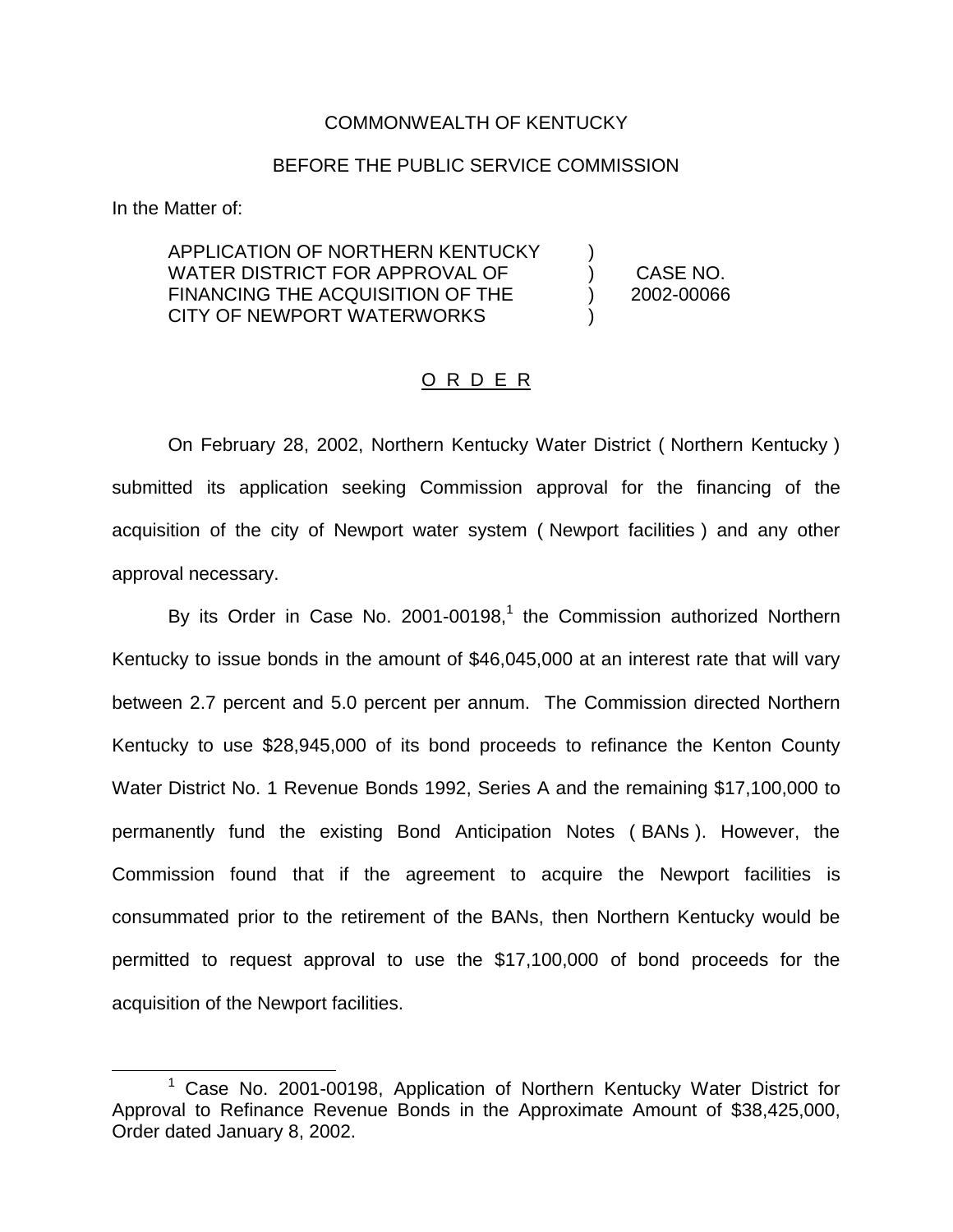On February 26, 2002, Northern Kentucky and the city of Newport entered into an Asset Acquisition Agreement, wherein Northern Kentucky agreed to purchase the Newport facilities for \$17,100,000. According to a cash flow analysis provided by Northern Kentucky, the revenues from the asset purchase justify the acquisition. However, Northern Kentucky claims that the treatment plant capacity that would be immediately available upon the transfer of the Newport facilities is the primary reason for the acquisition.<sup>2</sup>

Because of the rapid growth in its service area and the desire to provide water service to as many residents as possible, Northern Kentucky claims that it must constantly review supply capabilities and assess its future needs. The options Northern Kentucky considered were to construct a new treatment plant or to acquire an existing facility. $3$  Northern Kentucky s analysis shows that a new treatment plant will cost \$64,740,000, but by purchasing the Newport facilities rather than constructing a new treatment plant, there will be a net present value saving to Northern Kentucky s ratepayers of  $$34,741,446.<sup>4</sup>$ 

Northern Kentucky states that by purchasing Newport s 10 mgd treatment plant, it is able to defer the construction of a new treatment plant for an estimated 20 plus years. Because of the timing of the acquisition, Northern Kentucky further states that it

 $2$  Response to Item 6 of the Commission Staff s Interrogatories and Requests for Production of Documents, dated March 26, 2002.

 $3$  Id., Response to Item 14.

 $<sup>4</sup>$  Id., Response to Item 6.</sup>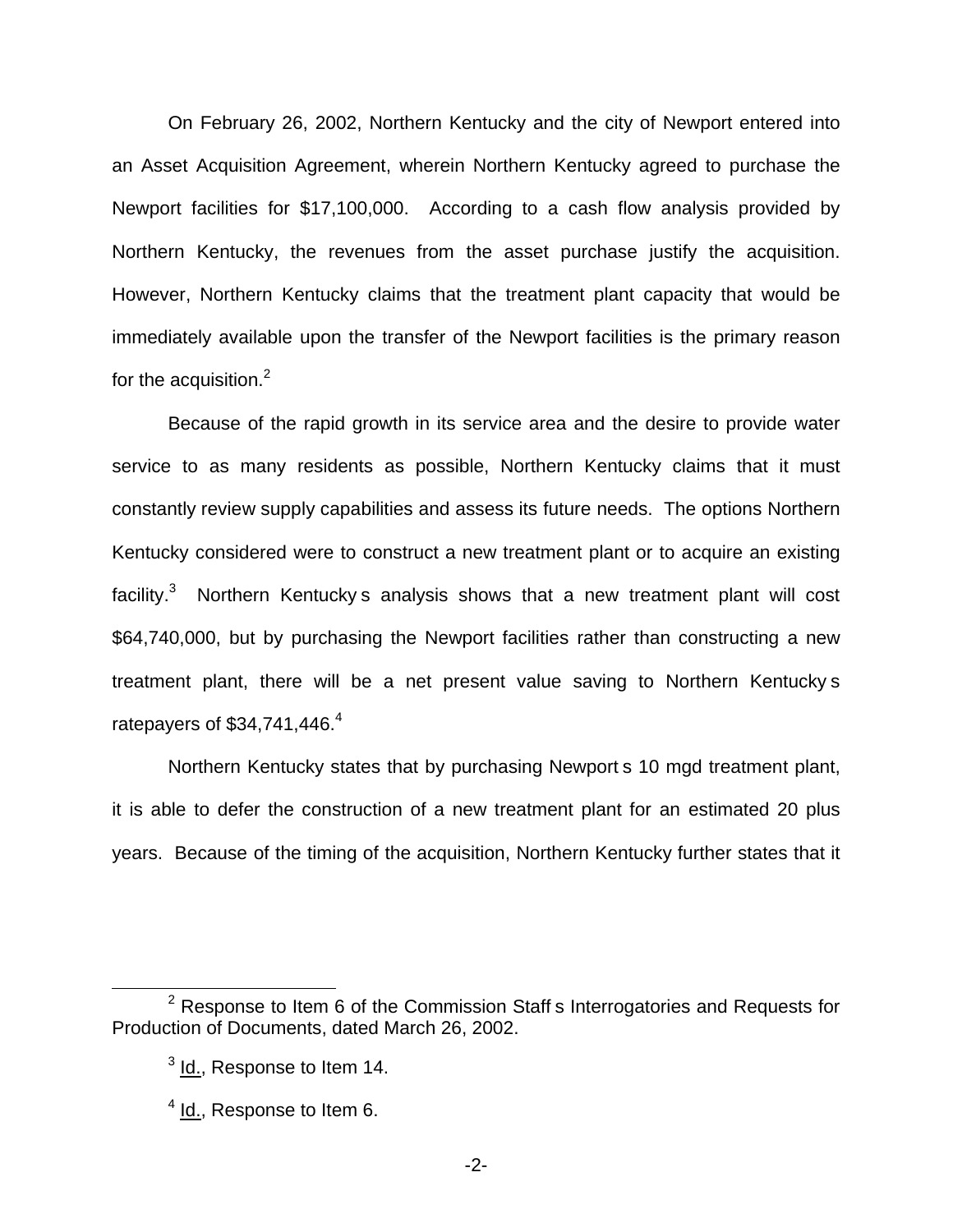is able to finance the acquisition with refinanced bonds and that, therefore, Northern Kentucky s customers rates will not increase as a result of the acquisition.<sup>5</sup>

The Commission, having considered the evidence of record and being otherwise sufficiently advised, finds that Northern Kentucky s proposal to use \$17,100,000 of the bond proceeds approved in Case No. 2001-00198 for the purchase of the Newport facilities is for a lawful object within its corporate purpose, and is necessary or appropriate for and consistent with the proper performance of its service to the public.

When recording the purchase of the Newport facilities, Northern Kentucky proposes to value the assets at the purchase price of  $$17,100,000$ .<sup>6</sup> According to Northern Kentucky, it is not proposing to recover a plant acquisition adjustment, because the value derived from the Newport facilities is substantially greater than the reported book value.<sup>7</sup>

The Uniform System of Accounts for Class A and B Water Districts and Associations ( USoA ) requires utilities to account for new constructions or acquisitions in the following manner:

The detailed utility plant accounts (301 to 348, inclusive) shall be stated on the basis of cost to the utility of plant constructed by it and the original cost, estimated if not known, of plant acquired as an operating unit or system. The difference between the original cost, as above, and the cost to the utility of utility plant after giving effect to any accumulated depreciation or amortization, and contributions in aid of construction applicable to the property acquired, if recorded by the accounting utility at the time of acquisition, shall be recorded in account 114 Utility Plant Acquisition Adjustment.<sup>8</sup>

 $<sup>5</sup>$  Id.</sup>

 $8$  At 18 and 19.

<sup>&</sup>lt;sup>6</sup> Id., Response to Item 1.

 $<sup>7</sup>$  Id., Response to Item 8.</sup>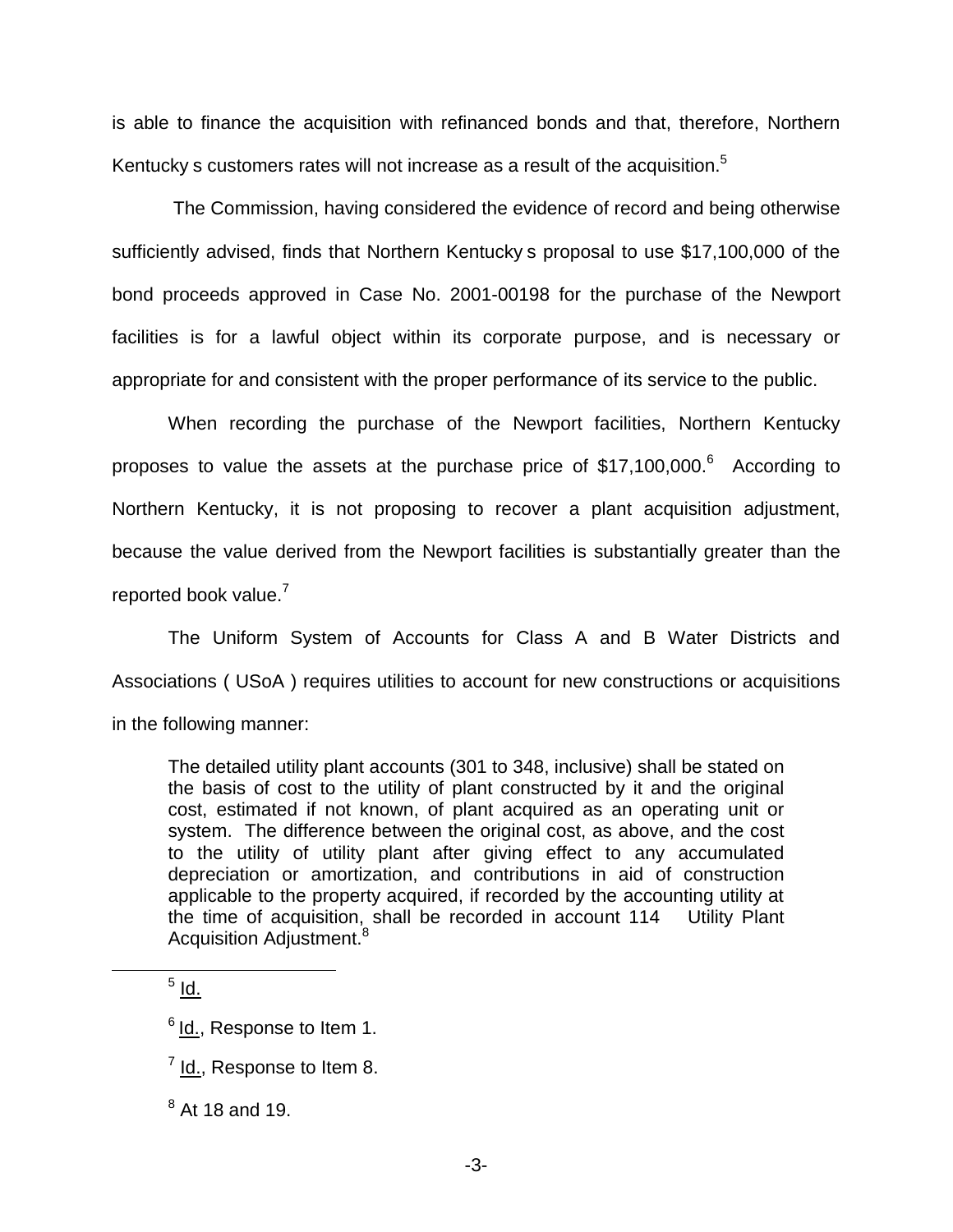In its Comprehensive Annual Financial Report for the year ended June 30, 2001, the city of Newport reports that its Water Works Fund has fixed assets of \$18,805,273 and accumulated depreciation of \$7,116,274 for a net fixed asset balance of \$11,688,999. According to Northern Kentucky, the city of Newport does not reflect contributions in aid of construction (CIAC) as a separate accounting entry  $9$  and CIAC is not listed as a separate line item in the city of Newport s June 30, 2001 Comprehensive Annual Financial Report. Subtracting the net fixed asset balance of \$11,688,999 from the acquisition cost of \$17,100,000, results in a utility plant acquisition adjustment of \$5,411,001.

Given the purchase price and balances reported in the city of Newport s Comprehensive Annual Financial Report for the year ended June 30, 2001, the Commission finds, in accordance with the USoA, that Northern Kentucky s journal entry recording the purchase of the Newport facilities should be as follows:

|                                     | Amount       |              |
|-------------------------------------|--------------|--------------|
| <b>Description</b>                  | Debit        | Credit       |
| <b>Utility Plant In Service</b>     | \$18,805,273 |              |
| <b>Plant Acquisition Adjustment</b> | \$5,411,001  |              |
| <b>Accumulated Depreciation</b>     |              | \$7,116,274  |
| <b>Cash for Newport Purchase</b>    |              | \$17,100,000 |

The Commission further finds that the rate-making treatment of the plant acquisition adjustment and any associated costs (i.e.; amortization and debt service) should be deferred until Northern Kentucky s next rate case proceeding.

 $9$  Response to Item 5 of the Commission Staff s Interrogatories and Requests for Production of Documents, dated March 26, 2002.